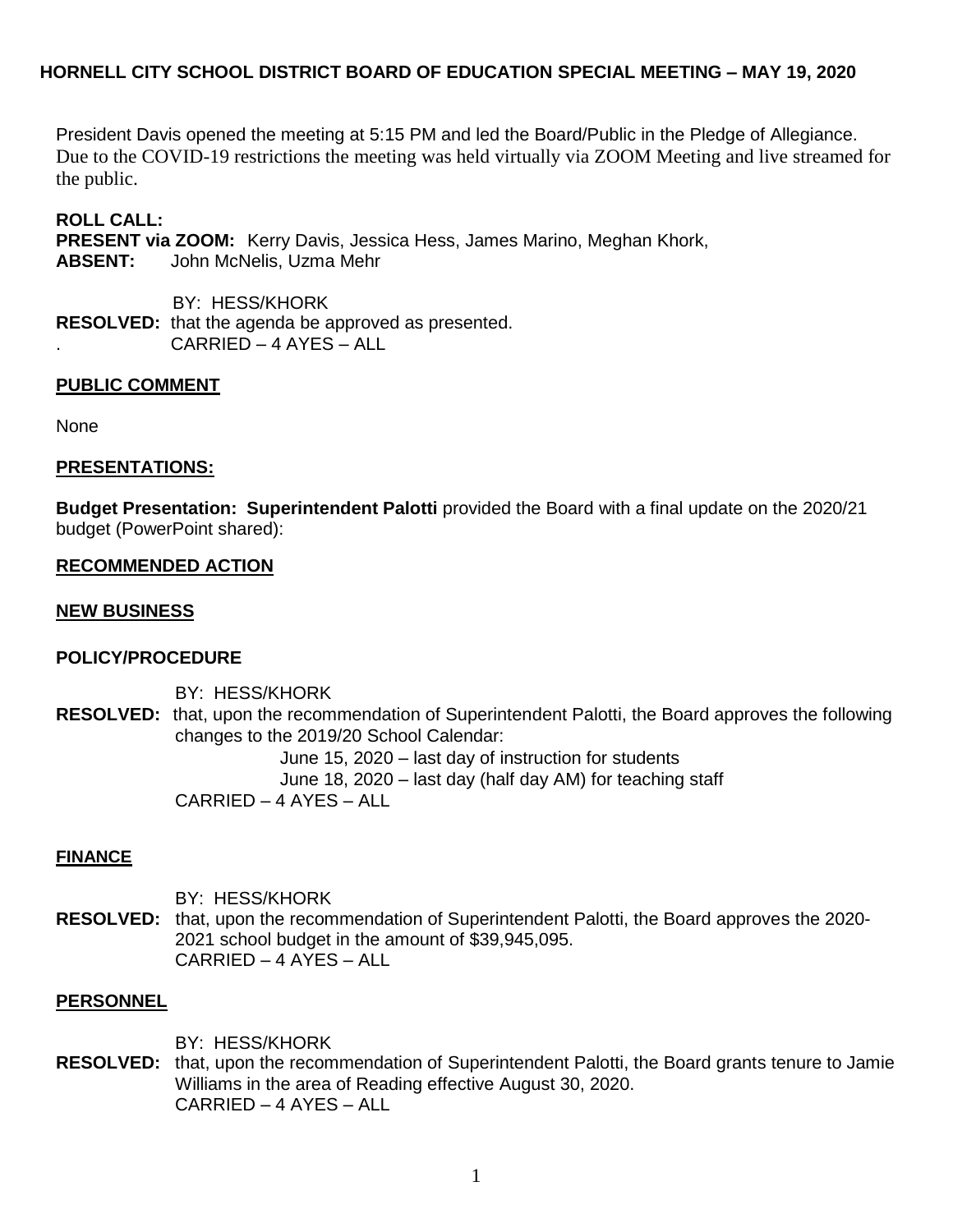## **HORNELL CITY SCHOOL DISTRICT BOARD OF EDUCATION SPECIAL MEETING – MAY 19, 2020**

BY: HESS/KHORK

**RESOLVED:** that, upon the recommendation of Superintendent Palotti, the Board grants tenure to Erin Shinebarger in the area of Special Education effective August 30, 2020. CARRIED – 4 AYES – ALL

BY: HESS/KHORK

**RESOLVED:** that, upon the recommendation of Superintendent Palotti, the Board grants tenure to Krista Gemmell in the area of Special Education effective August 30, 2020. CARRIED – 4 AYES – ALL

BY: HESS/KHORK

**RESOLVED:** that, upon the recommendation of Superintendent Palotti, the Board grants tenure to Sandra Hillman in the area of Elementary Education effective August 30, 2020. CARRIED – 4 AYES – ALL

BY: HESS/KHORK

**RESOLVED:** that, upon the recommendation of Superintendent Palotti, the Board grants tenure to Samantha Salmon in the area of Elementary Education effective August 31, 2020. CARRIED – 4 AYES – ALL

BY: HESS/KHORK

**RESOLVED:** that, upon the recommendation of Superintendent Palotti, the Board grants tenure to Sydney Schierer in the area of Music effective August 31, 2020. CARRIED – 4 AYES – ALL

BY: HESS/KHORK

**RESOLVED:** that, upon the recommendation of Superintendent Palotti, the Board grants tenure to Leigh Emerson in the area of Elementary Education effective September 8, 2020. CARRIED – 4 AYES – ALL

BY: HESS/KHORK

**RESOLVED:** that, upon the recommendation of Superintendent Palotti, the Board grants tenure to Katherine Henderson Clark in the area of School Psychologist effective September 22, 2020. CARRIED – 4 AYES – ALL

#### **Informational:**

The Annual Public Budget Hearing will take place on Wednesday, May 27, 2020 at 6:00 PM. The hearing will take place via Zoom and live streamed for the public. A link to the hearing will be on the District website.

The annual Budget Vote and Board Member Election will take place on Tuesday, June 9, 2020 at 5:00 PM in the Business Office (via absentee ballot).

The next regular meeting of the Board of Education will be held on Tuesday, June 9, 2020 at 6:00 PM via Zoom with live streaming available for the public. A link to the meeting will be on the District website.